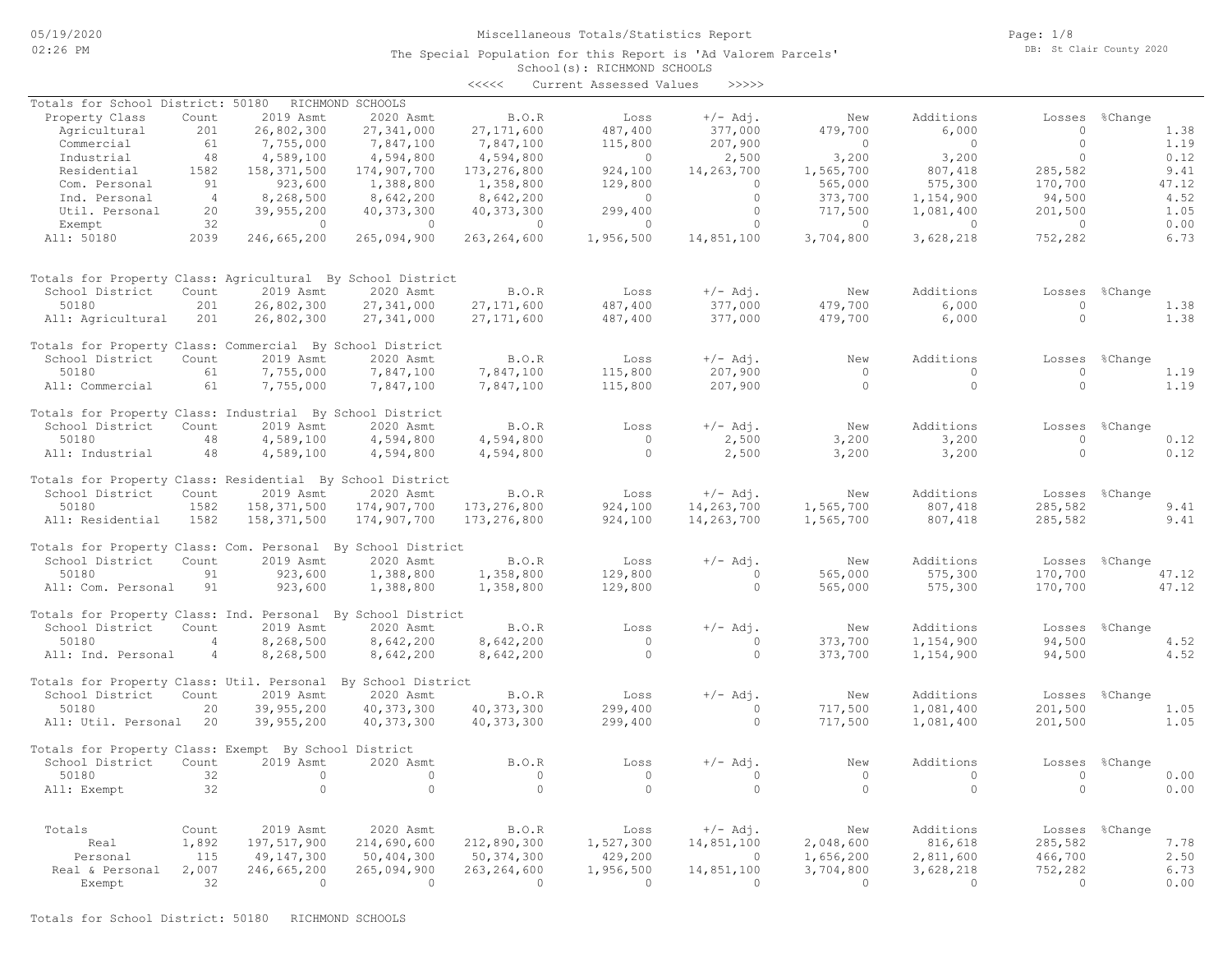| くくくくく | S.E.V., Taxable and Capped Values |  |  |  | >>>>> |
|-------|-----------------------------------|--|--|--|-------|
|-------|-----------------------------------|--|--|--|-------|

|                                                              |                |               |               |                | $5.2.77$ candidate and capped $0.220$ |              |               |                |                |                |
|--------------------------------------------------------------|----------------|---------------|---------------|----------------|---------------------------------------|--------------|---------------|----------------|----------------|----------------|
| Property Class                                               | Count          | 2019 SEV      | Fin SEV       | 2020 SEV       | 2019 Tax                              | Fin Tax      | 2020 Tax      | BOR Tax        | 2020 Cap       | 2020 MCAP      |
| Agricultural                                                 | 201            | 26,802,300    | 26,802,300    | 27, 171, 600   | 18,008,939                            | 18, 113, 307 | 18,877,341    | 18,712,264     | 18,599,266     | 18, 434, 189   |
| Commercial                                                   | 61             | 7,755,000     | 7,639,200     | 7,847,100      | 5,294,991                             | 5, 259, 245  | 5, 354, 319   | 5, 354, 319    | 5,359,139      | 5,359,139      |
| Industrial                                                   | 48             | 4,589,100     | 4,589,100     | 4,594,800      | 2,830,757                             | 2,830,757    | 2,887,641     | 2,887,641      | 2,887,720      | 2,887,720      |
| Residential                                                  | 1582           | 158, 371, 500 | 158,199,400   | 173, 276, 800  | 116,908,776                           | 116,745,575  | 122,579,922   | 121, 404, 349  | 120, 921, 102  | 119,779,226    |
| Com. Personal                                                | 91             | 923,600       | 898,100       | 1,358,800      | 923,600                               | 898,100      | 1,388,800     | 1,358,800      | 1,388,800      | 1,358,800      |
| Ind. Personal                                                | $\overline{4}$ | 8,268,500     | 8,268,500     | 8,642,200      | 8,268,500                             | 8,268,500    | 8,642,200     | 8,642,200      | 8,642,200      | 8,642,200      |
| Util. Personal                                               | 20             | 39,955,200    | 39,916,100    | 40, 373, 300   | 39,130,632                            | 39,091,532   | 39,693,638    | 39,693,638     | 39,693,638     | 39,693,638     |
| Exempt                                                       | 32             | $\circ$       | $\circ$       | $\circ$        | $\circ$                               | $\circ$      | $\circ$       | $\overline{0}$ | $\overline{0}$ | $\overline{0}$ |
| All: 50180                                                   | 2039           | 246,665,200   | 246, 312, 700 | 263, 264, 600  | 191,366,195                           | 191,207,016  | 199, 423, 861 | 198,053,211    | 197, 491, 865  | 196, 154, 912  |
| Totals for Property Class: Agricultural By School District   |                |               |               |                |                                       |              |               |                |                |                |
| School District                                              | Count          | 2019 SEV      | Fin SEV       | 2020 SEV       | 2019 Tax                              | Fin Tax      | 2020 Tax      | BOR Tax        | 2020 Cap       | 2020 MCAP      |
| 50180                                                        | 201            | 26,802,300    | 26,802,300    | 27, 171, 600   | 18,008,939                            | 18, 113, 307 | 18,877,341    | 18,712,264     | 18,599,266     | 18, 434, 189   |
| All: Agricultural                                            | 201            | 26,802,300    | 26,802,300    | 27, 171, 600   | 18,008,939                            | 18, 113, 307 | 18,877,341    | 18,712,264     | 18,599,266     | 18, 434, 189   |
|                                                              |                |               |               |                |                                       |              |               |                |                |                |
| Totals for Property Class: Commercial By School District     |                |               |               |                |                                       |              |               |                |                |                |
| School District                                              | Count          | 2019 SEV      | Fin SEV       | 2020 SEV       | 2019 Tax                              | Fin Tax      | 2020 Tax      | BOR Tax        | 2020 Cap       | 2020 MCAP      |
| 50180                                                        | 61             | 7,755,000     | 7,639,200     | 7,847,100      | 5,294,991                             | 5,259,245    | 5, 354, 319   | 5, 354, 319    | 5,359,139      | 5,359,139      |
| All: Commercial                                              | 61             | 7,755,000     | 7,639,200     | 7,847,100      | 5,294,991                             | 5,259,245    | 5,354,319     | 5,354,319      | 5,359,139      | 5,359,139      |
|                                                              |                |               |               |                |                                       |              |               |                |                |                |
| Totals for Property Class: Industrial By School District     |                |               |               |                |                                       |              |               |                |                |                |
| School District                                              | Count          | 2019 SEV      | Fin SEV       | 2020 SEV       | 2019 Tax                              | Fin Tax      | 2020 Tax      | BOR Tax        | 2020 Cap       | 2020 MCAP      |
| 50180                                                        | 48             | 4,589,100     | 4,589,100     | 4,594,800      | 2,830,757                             | 2,830,757    | 2,887,641     | 2,887,641      | 2,887,720      | 2,887,720      |
| All: Industrial                                              | 48             | 4,589,100     | 4,589,100     | 4,594,800      | 2,830,757                             | 2,830,757    | 2,887,641     | 2,887,641      | 2,887,720      | 2,887,720      |
|                                                              |                |               |               |                |                                       |              |               |                |                |                |
| Totals for Property Class: Residential By School District    |                |               |               |                |                                       |              |               |                |                |                |
| School District                                              | Count          | 2019 SEV      | Fin SEV       | 2020 SEV       | 2019 Tax                              | Fin Tax      | 2020 Tax      | BOR Tax        | 2020 Cap       | 2020 MCAP      |
| 50180                                                        | 1582           | 158, 371, 500 | 158,199,400   | 173,276,800    | 116,908,776                           | 116,745,575  | 122,579,922   | 121,404,349    | 120, 921, 102  | 119,779,226    |
| All: Residential                                             | 1582           | 158,371,500   | 158,199,400   | 173, 276, 800  | 116,908,776                           | 116,745,575  | 122,579,922   | 121,404,349    | 120, 921, 102  | 119,779,226    |
| Totals for Property Class: Com. Personal By School District  |                |               |               |                |                                       |              |               |                |                |                |
| School District                                              | Count          | 2019 SEV      | Fin SEV       | 2020 SEV       | 2019 Tax                              | Fin Tax      | 2020 Tax      | BOR Tax        | 2020 Cap       | 2020 MCAP      |
| 50180                                                        | 91             | 923,600       | 898,100       | 1,358,800      | 923,600                               | 898,100      | 1,388,800     | 1,358,800      | 1,388,800      | 1,358,800      |
| All: Com. Personal                                           | 91             | 923,600       | 898,100       | 1,358,800      | 923,600                               | 898,100      | 1,388,800     | 1,358,800      | 1,388,800      | 1,358,800      |
|                                                              |                |               |               |                |                                       |              |               |                |                |                |
| Totals for Property Class: Ind. Personal By School District  |                |               |               |                |                                       |              |               |                |                |                |
| School District                                              | Count          | 2019 SEV      | Fin SEV       | 2020 SEV       | 2019 Tax                              | Fin Tax      | 2020 Tax      | BOR Tax        | 2020 Cap       | 2020 MCAP      |
| 50180                                                        | $\overline{4}$ | 8,268,500     | 8,268,500     | 8,642,200      | 8,268,500                             | 8,268,500    | 8,642,200     | 8,642,200      | 8,642,200      | 8,642,200      |
| All: Ind. Personal                                           | 4              | 8,268,500     | 8,268,500     | 8,642,200      | 8,268,500                             | 8,268,500    | 8,642,200     | 8,642,200      | 8,642,200      | 8,642,200      |
|                                                              |                |               |               |                |                                       |              |               |                |                |                |
| Totals for Property Class: Util. Personal By School District |                |               |               |                |                                       |              |               |                |                |                |
| School District                                              | Count          | 2019 SEV      | Fin SEV       | 2020 SEV       | 2019 Tax                              | Fin Tax      | 2020 Tax      | BOR Tax        | 2020 Cap       | 2020 MCAP      |
| 50180                                                        | 20             | 39,955,200    | 39,916,100    | 40, 373, 300   | 39,130,632                            | 39,091,532   | 39,693,638    | 39,693,638     | 39,693,638     | 39,693,638     |
| All: Util. Personal                                          | 20             | 39,955,200    | 39,916,100    | 40,373,300     | 39,130,632                            | 39,091,532   | 39,693,638    | 39,693,638     | 39,693,638     | 39,693,638     |
|                                                              |                |               |               |                |                                       |              |               |                |                |                |
| Totals for Property Class: Exempt By School District         |                |               |               |                |                                       |              |               |                |                |                |
| School District                                              | Count          | 2019 SEV      | Fin SEV       | 2020 SEV       | 2019 Tax                              | Fin Tax      | 2020 Tax      | BOR Tax        | 2020 Cap       | 2020 MCAP      |
| 50180                                                        | 32             | $\circ$       | $\circ$       | $\circ$        | $\circ$                               | $\circ$      | $\circ$       | $\circ$        | $\circ$        | $\overline{0}$ |
| All: Exempt                                                  | 32             | $\circ$       | $\circ$       | $\circ$        | $\circ$                               | $\circ$      | $\circ$       | $\circ$        | $\circ$        | $\Omega$       |
|                                                              |                |               |               |                |                                       |              |               |                |                |                |
|                                                              |                |               |               |                |                                       |              |               |                |                |                |
| Totals                                                       | Count          | 2019 SEV      | Fin SEV       | 2020 SEV       | 2019 Tax                              | Fin Tax      | 2020 Tax      | BOR Tax        | 2020 Cap       | 2020 MCAP      |
| Real                                                         | 1,892          | 197,517,900   | 197,230,000   | 212,890,300    | 143,043,463                           | 142,948,884  | 149,699,223   | 148, 358, 573  | 147, 767, 227  | 146,460,274    |
| Personal                                                     | 115            | 49, 147, 300  | 49,082,700    | 50, 374, 300   | 48, 322, 732                          | 48, 258, 132 | 49,724,638    | 49,694,638     | 49,724,638     | 49,694,638     |
| Real & Personal                                              | 2,007          | 246,665,200   | 246, 312, 700 | 263, 264, 600  | 191,366,195                           | 191,207,016  | 199, 423, 861 | 198,053,211    | 197,491,865    | 196, 154, 912  |
| Exempt                                                       | 32             | $\Omega$      | $\bigcirc$    | $\overline{0}$ | $\bigcirc$                            | $\Omega$     | $\Omega$      | $\bigcirc$     | $\bigcirc$     | $\bigcirc$     |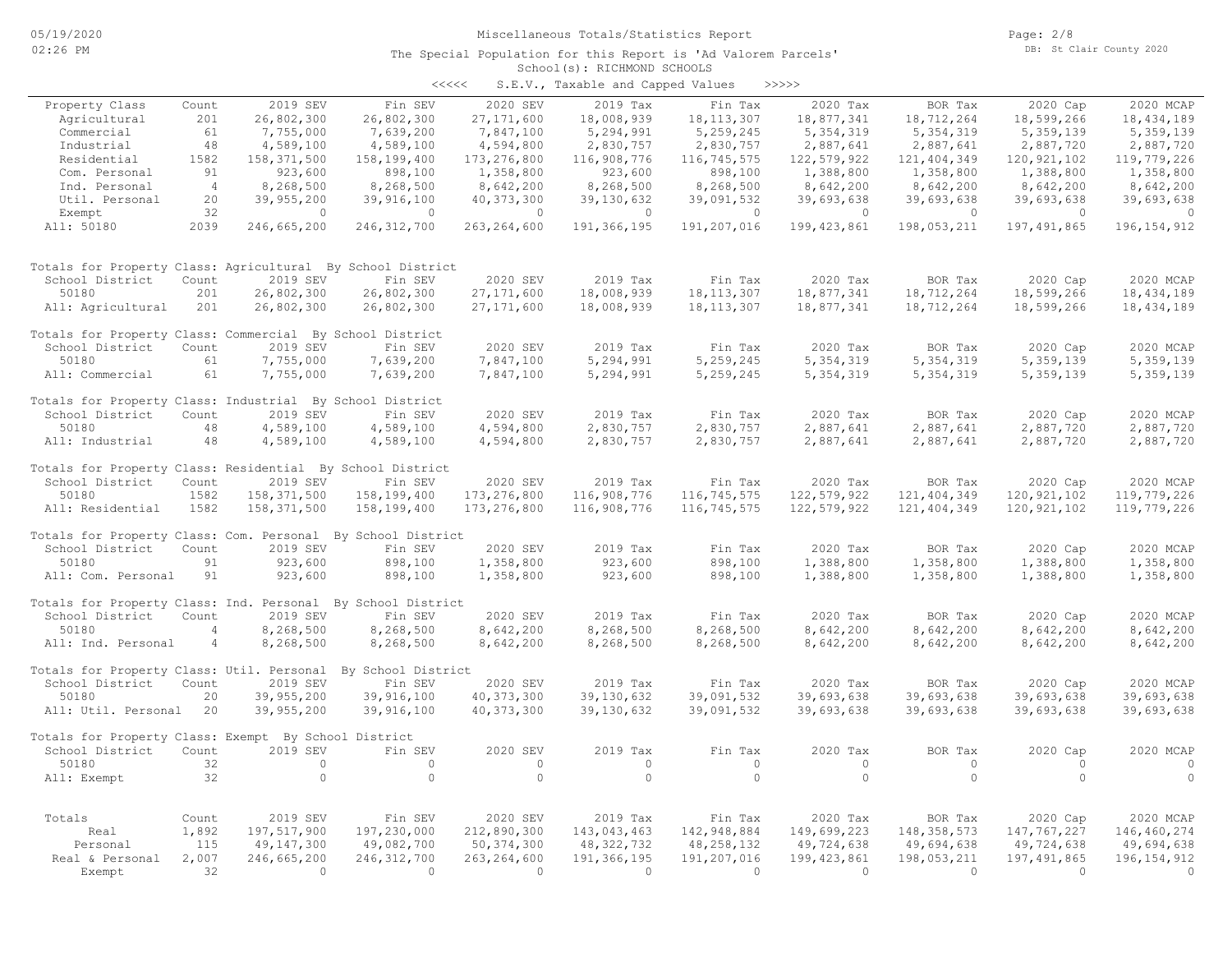# Miscellaneous Totals/Statistics Report

The Special Population for this Report is 'Ad Valorem Parcels'

Page: 3/8 DB: St Clair County 2020

## School(s): RICHMOND SCHOOLS <<<<< PRE/MBT Percentage Times S.E.V. >>>>>

| Totals for School District: 50180                                           |                 |                | RICHMOND SCHOOLS                                 |                          |                          |                          |                          |                             |                            |
|-----------------------------------------------------------------------------|-----------------|----------------|--------------------------------------------------|--------------------------|--------------------------|--------------------------|--------------------------|-----------------------------|----------------------------|
| Property Class                                                              | Count           | 2019 ORIG      | 2019 ORIG                                        | Final PRE                | Final                    | W/O Winter               | W/O Winter               | 2020 ORIG                   | 2020 ORIG                  |
|                                                                             |                 | PRE            | Non-PRE                                          |                          | Non-PRE                  | PRE                      | Non-PRE                  | PRE                         | Non-PRE                    |
| Agricultural                                                                | 192             | 25, 201, 563   | 1,600,737                                        | 25, 342, 413             | 1,459,887                | 25, 342, 413             | 1,459,887                | 25,554,639                  | 1,616,961                  |
| Commercial                                                                  | $5^{\circ}$     | 317,600        | 7,437,400                                        | 317,600                  | 7,321,600                | 317,600                  | 7,321,600                | 321,760                     | 7,525,340                  |
| Industrial                                                                  | $\overline{7}$  | 898,306        | 3,690,794                                        | 898,306                  | 3,690,794                | 898,306                  | 3,690,794                | 688,065                     | 3,906,735                  |
| Residential                                                                 | 1381            | 148,241,526    | 10,129,974                                       | 148,299,626              | 9,899,774                | 148,299,626              | 9,899,774                | 162,613,824                 | 10,662,976                 |
| Com. Personal                                                               | 91              | 923,600        | $\overline{0}$                                   | 898,100                  | $\overline{0}$           | 898,100                  | $\circ$                  | 1,358,800                   | $\overline{0}$             |
| Ind. Personal                                                               | $\overline{4}$  | 8,268,500      | $\overline{0}$                                   | 8,268,500                | $\overline{0}$           | 8,268,500                | $\overline{0}$           | 8,642,200                   | $\overline{0}$             |
| Util. Personal                                                              | $\overline{0}$  | $\overline{0}$ | 39,955,200                                       | $\sim$ 0 $\sim$ 0 $\sim$ | 39,916,100               | $\sim$ 0                 | 39,916,100               | $\overline{0}$              | 40, 373, 300               |
| All: 50180                                                                  | 1,680           | 183,851,095    | 62,814,105                                       | 184,024,545              | 62,288,155               | 184,024,545              | 62,288,155               | 199,179,288                 | 64,085,312                 |
|                                                                             |                 |                |                                                  |                          |                          |                          |                          |                             |                            |
| Totals for Property Class: Agricultural By School District                  |                 |                |                                                  |                          |                          |                          |                          |                             |                            |
| School District                                                             | Count           | 2019 ORIG      | 2019 ORIG                                        | Final PRE                | Final                    | W/O Winter               | W/O Winter               | 2020 ORIG                   | 2020 ORIG                  |
|                                                                             |                 | PRE            | Non-PRE                                          |                          | Non-PRE                  | PRE                      | Non-PRE                  | PRE                         | Non-PRE                    |
| 50180                                                                       | 192             | 25, 201, 563   | 1,600,737                                        | 25, 342, 413             | 1,459,887                | 25, 342, 413             | 1,459,887                | 25,554,639                  | 1,616,961                  |
| All: Agricultural                                                           | 192             | 25, 201, 563   | 1,600,737                                        | 25, 342, 413             | 1,459,887                | 25, 342, 413             | 1,459,887                | 25,554,639                  | 1,616,961                  |
|                                                                             |                 |                |                                                  |                          |                          |                          |                          |                             |                            |
| Totals for Property Class: Commercial By School District<br>School District | Count           | 2019 ORIG      | 2019 ORIG                                        | Final PRE                | Final                    | W/O Winter               | W/O Winter               | 2020 ORIG                   | 2020 ORIG                  |
|                                                                             |                 | PRE            |                                                  |                          | Non-PRE                  | PRE                      | Non-PRE                  | PRE                         |                            |
| 50180                                                                       | 5               | 317,600        | Non-PRE                                          | 317,600                  | 7,321,600                | 317,600                  | 7,321,600                | 321,760                     | Non-PRE                    |
| All: Commercial                                                             | $5 - 5$         |                | 7,437,400                                        |                          | 7,321,600                | 317,600                  |                          |                             | 7,525,340<br>7,525,340     |
|                                                                             |                 | 317,600        | 7,437,400                                        | 317,600                  |                          |                          | 7,321,600                | 321,760                     |                            |
| Totals for Property Class: Industrial By School District                    |                 |                |                                                  |                          |                          |                          |                          |                             |                            |
| School District                                                             | Count           | 2019 ORIG      | 2019 ORIG                                        | Final PRE                | Final                    | W/O Winter               | W/O Winter               | 2020 ORIG                   | 2020 ORIG                  |
|                                                                             |                 | PRE            | Non-PRE                                          |                          | Non-PRE                  | PRE                      | Non-PRE                  | PRE                         | Non-PRE                    |
| 50180                                                                       | $7\phantom{.0}$ | 898,306        | 3,690,794                                        | 898,306                  | 3,690,794                | 898,306                  | 3,690,794                | 688,065                     | 3,906,735                  |
| All: Industrial                                                             | $\overline{7}$  | 898,306        | 3,690,794                                        | 898,306                  | 3,690,794                | 898,306                  | 3,690,794                | 688,065                     | 3,906,735                  |
|                                                                             |                 |                |                                                  |                          |                          |                          |                          |                             |                            |
| Totals for Property Class: Residential By School District                   |                 |                |                                                  |                          |                          |                          |                          |                             |                            |
| School District                                                             | Count           | 2019 ORIG      | 2019 ORIG                                        | Final PRE                | Final                    | W/O Winter               | W/O Winter               | 2020 ORIG                   | 2020 ORIG                  |
|                                                                             |                 | PRE            | Non-PRE                                          |                          | Non-PRE                  | PRE                      | Non-PRE                  | <b>PRE</b>                  | Non-PRE                    |
| 50180                                                                       | 1381            | 148, 241, 526  | 10,129,974                                       | 148,299,626              | 9,899,774                | 148,299,626              | 9,899,774                | 162,613,824                 | 10,662,976                 |
| All: Residential                                                            | 1381            | 148,241,526    | 10,129,974                                       | 148,299,626              | 9,899,774                | 148,299,626              | 9,899,774                | 162,613,824                 | 10,662,976                 |
|                                                                             |                 |                |                                                  |                          |                          |                          |                          |                             |                            |
| Totals for Property Class: Com. Personal By School District                 |                 |                |                                                  |                          |                          |                          |                          |                             |                            |
| School District                                                             | Count           | 2019 ORIG      | 2019 ORIG                                        | Final PRE                | Final                    | W/O Winter               | W/O Winter               | 2020 ORIG                   | 2020 ORIG                  |
|                                                                             |                 | PRE            | Non-PRE                                          |                          | Non-PRE                  | PRE                      | Non-PRE                  | <b>PRE</b>                  | Non-PRE                    |
| 50180                                                                       | 91              | 923,600        | $\sim$ 0                                         | 898,100                  | $\sim$ 0                 | 898,100                  | $\sim$ 0                 | 1,358,800                   | $\sim$ 0                   |
| All: Com. Personal                                                          | 91              | 923,600        | $\circ$                                          | 898,100                  | $\circ$                  | 898,100                  | $\circ$                  | 1,358,800                   | $\circ$                    |
|                                                                             |                 |                |                                                  |                          |                          |                          |                          |                             |                            |
| Totals for Property Class: Ind. Personal By School District                 |                 |                |                                                  |                          |                          |                          |                          |                             |                            |
| School District                                                             | Count           | 2019 ORIG      | 2019 ORIG                                        | Final PRE                | Final                    | W/O Winter               | W/O Winter               | 2020 ORIG                   | 2020 ORIG                  |
|                                                                             |                 | PRE            | Non-PRE                                          |                          | Non-PRE                  | PRE                      | Non-PRE                  | PRE                         | Non-PRE                    |
| 50180                                                                       | $\overline{4}$  | 8,268,500      | $\sim$ 0                                         | 8,268,500                | $\overline{0}$           | 8,268,500                | $\circ$                  | 8,642,200                   | $\overline{0}$             |
| All: Ind. Personal                                                          | $\overline{4}$  | 8,268,500      | $\overline{0}$                                   | 8,268,500                | $\overline{0}$           | 8,268,500                | $\circ$                  | 8,642,200                   | $\overline{0}$             |
| Totals for Property Class: Util. Personal By School District                |                 |                |                                                  |                          |                          |                          |                          |                             |                            |
| School District                                                             | Count           | 2019 ORIG      | 2019 ORIG                                        | Final PRE                | Final                    | W/O Winter               | W/O Winter               | 2020 ORIG                   | 2020 ORIG                  |
|                                                                             |                 |                | PRE Non-PRE                                      |                          | Non-PRE                  | PRE                      | Non-PRE                  | ${\tt PRE}$                 | Non-PRE                    |
| 50180                                                                       | 0               | $\circ$        | 39,955,200                                       | $\circ$                  | 39,916,100               | $\circ$                  | 39,916,100               | $\circ$                     | 40, 373, 300               |
| All: Util. Personal                                                         | 0               | $\circ$        | 39,955,200                                       | $\circ$                  | 39,916,100               | $\circ$                  | 39,916,100               | $\circ$                     | 40, 373, 300               |
|                                                                             |                 |                |                                                  |                          |                          |                          |                          |                             |                            |
|                                                                             | Count           | 2019 ORIG      | 2019 ORIG                                        | Final PRE                | Final                    | W/O Winter               | W/O Winter               | 2020 ORIG                   | 2020 ORIG                  |
| Totals                                                                      |                 | PRE            | Non-PRE                                          |                          | Non-PRE                  | PRE                      | Non-PRE                  | PRE                         | Non-PRE                    |
| Real                                                                        |                 | 174,658,995    |                                                  | 174,857,945              |                          |                          | 22, 372, 055             |                             |                            |
| Personal                                                                    | 1,585<br>95     |                | 22,858,905                                       |                          | 22, 372, 055             | 174,857,945              |                          | 189, 178, 288               | 23,712,012                 |
|                                                                             | 1,680           | 9,192,100      | 39,955,200                                       | 9,166,600<br>184,024,545 | 39,916,100<br>62,288,155 | 9,166,600<br>184,024,545 | 39,916,100<br>62,288,155 | 10,001,000<br>199, 179, 288 | 40, 373, 300<br>64,085,312 |
| Real & Personal 1,680<br>Totals for School District:                        |                 |                | 183,851,095 62,814,105<br>50180 RICHMOND SCHOOLS |                          |                          |                          |                          |                             |                            |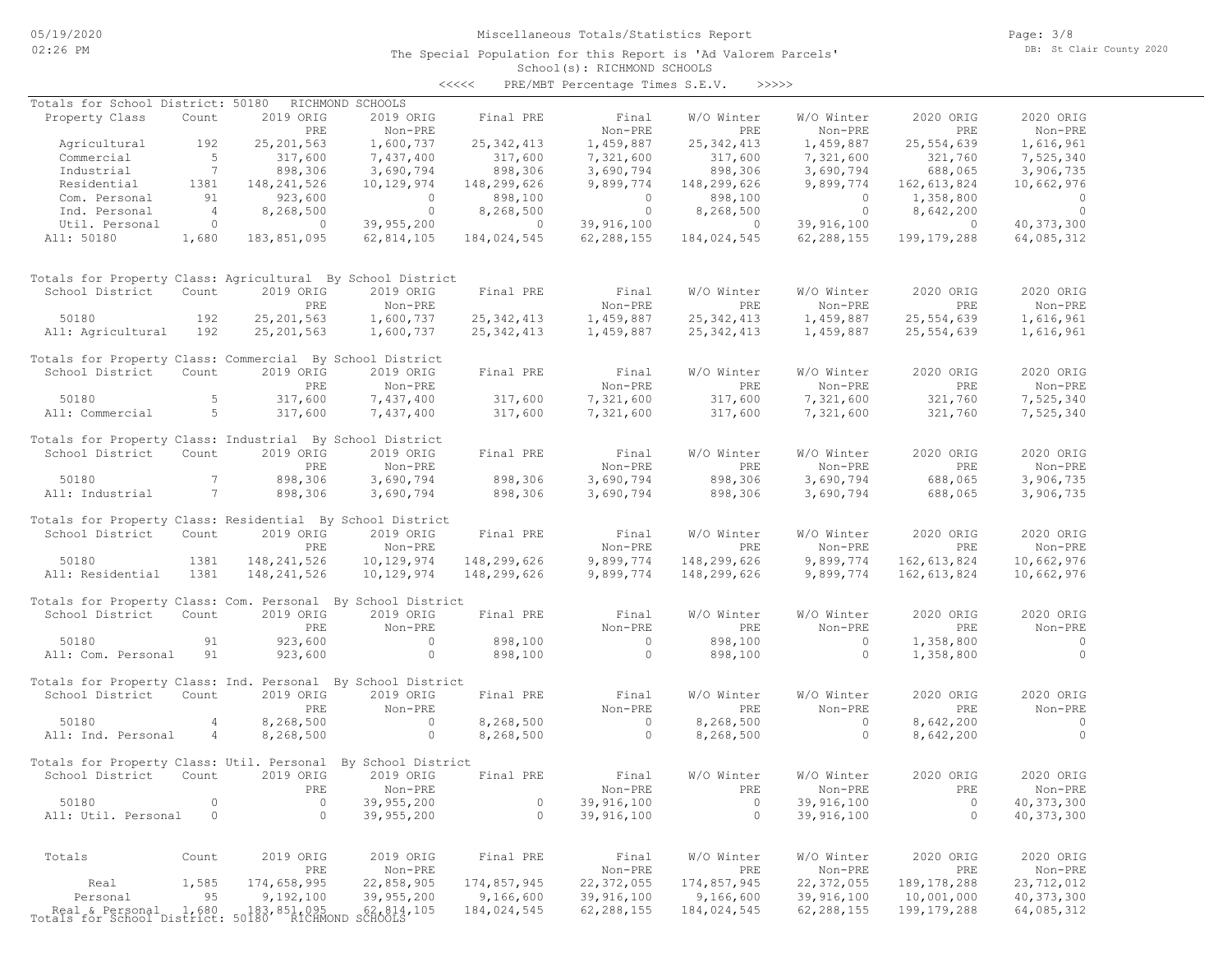|                                                              |                          |                          |                | $\prec$ <<<<             | PRE/MBT Percentage Times Taxable |               | >>>>>          |                |                          |  |
|--------------------------------------------------------------|--------------------------|--------------------------|----------------|--------------------------|----------------------------------|---------------|----------------|----------------|--------------------------|--|
| Property Class                                               | Count                    | 2019 ORIG                | 2019 ORIG      | Final PRE                | Final                            | W/O Winter    | W/O Winter     | 2020 ORIG      | 2020 ORIG                |  |
|                                                              |                          | PRE                      | Non-PRE        |                          | Non-PRE                          | PRE           | Non-PRE        | PRE            | Non-PRE                  |  |
| Agricultural                                                 | 192                      | 16,893,046               | 1, 115, 893    | 17, 113, 447             | 999,860                          | 17, 113, 447  | 999,860        | 17,603,615     | 1,108,649                |  |
| Commercial                                                   | 5                        | 208,164                  | 5,086,827      | 208,164                  | 5,051,081                        | 208,164       | 5,051,081      | 211,450        | 5,142,869                |  |
| Industrial                                                   | 7                        | 430,490                  | 2,400,267      | 430,490                  | 2,400,267                        | 430,490       | 2,400,267      | 282,418        | 2,605,223                |  |
| Residential                                                  | 1381                     | 109, 351, 640            | 7,557,136      | 109,431,796              | 7,313,779                        | 109, 431, 796 | 7,313,779      | 113,858,241    | 7,546,108                |  |
| Com. Personal                                                | 91                       | 923,600                  | $\overline{0}$ | 898,100                  | $\overline{0}$                   | 898,100       | $\overline{0}$ | 1,358,800      | $\overline{0}$           |  |
| Ind. Personal                                                | $\overline{4}$           | 8,268,500                | $\overline{0}$ | 8,268,500                | $\overline{\phantom{0}}$         | 8,268,500     | $\overline{0}$ | 8,642,200      | $\overline{\phantom{0}}$ |  |
| Util. Personal                                               | $\overline{\phantom{0}}$ | $\overline{\phantom{0}}$ | 39,130,632     | $\sim$ 0 $\sim$ 0 $\sim$ | 39,091,532                       | $\circ$       | 39,091,532     | $\overline{0}$ | 39,693,638               |  |
| All: 50180                                                   | 1680                     | 136,075,440              | 55,290,755     | 136,350,497              | 54,856,519                       | 136, 350, 497 | 54,856,519     | 141,956,724    | 56,096,487               |  |
|                                                              |                          |                          |                |                          |                                  |               |                |                |                          |  |
| Totals for Property Class: Agricultural By School District   |                          |                          |                |                          |                                  |               |                |                |                          |  |
| School District                                              | Count                    | 2019 ORIG                | 2019 ORIG      | Final PRE                | Final                            | W/O Winter    | W/O Winter     | 2020 ORIG      | 2020 ORIG                |  |
|                                                              |                          | PRE                      | Non-PRE        |                          | Non-PRE                          | PRE           | Non-PRE        | PRE            | Non-PRE                  |  |
| 50180                                                        | 192                      | 16,893,046               | 1, 115, 893    | 17, 113, 447             | 999,860                          | 17, 113, 447  | 999,860        | 17,603,615     | 1,108,649                |  |
| All: Agricultural                                            | 192                      | 16,893,046               | 1, 115, 893    | 17, 113, 447             | 999,860                          | 17, 113, 447  | 999,860        | 17,603,615     | 1,108,649                |  |
| Totals for Property Class: Commercial By School District     |                          |                          |                |                          |                                  |               |                |                |                          |  |
| School District                                              | Count                    | 2019 ORIG                | 2019 ORIG      | Final PRE                | Final                            | W/O Winter    | W/O Winter     | 2020 ORIG      | 2020 ORIG                |  |
|                                                              |                          | PRE                      | Non-PRE        |                          | Non-PRE                          | PRE           | Non-PRE        | PRE            | Non-PRE                  |  |
| 50180                                                        | - 5                      | 208,164                  | 5,086,827      | 208,164                  | 5,051,081                        | 208,164       | 5,051,081      | 211,450        | 5,142,869                |  |
| All: Commercial                                              | $5^{\circ}$              | 208,164                  | 5,086,827      | 208,164                  | 5,051,081                        | 208,164       | 5,051,081      | 211,450        | 5,142,869                |  |
| Totals for Property Class: Industrial By School District     |                          |                          |                |                          |                                  |               |                |                |                          |  |
| School District                                              | Count                    | 2019 ORIG                | 2019 ORIG      | Final PRE                | Final                            | W/O Winter    | W/O Winter     | 2020 ORIG      | 2020 ORIG                |  |
|                                                              |                          | PRE                      | Non-PRE        |                          | Non-PRE                          | PRE           | Non-PRE        | PRE            | Non-PRE                  |  |
| 50180                                                        | 7                        | 430,490                  | 2,400,267      | 430,490                  | 2,400,267                        | 430,490       | 2,400,267      | 282,418        | 2,605,223                |  |
| All: Industrial                                              | 7                        | 430,490                  | 2,400,267      | 430,490                  | 2,400,267                        | 430,490       | 2,400,267      | 282,418        | 2,605,223                |  |
|                                                              |                          |                          |                |                          |                                  |               |                |                |                          |  |
| Totals for Property Class: Residential By School District    |                          |                          |                |                          |                                  |               |                |                |                          |  |
| School District                                              | Count                    | 2019 ORIG                | 2019 ORIG      | Final PRE                | Final                            | W/O Winter    | W/O Winter     | 2020 ORIG      | 2020 ORIG                |  |
|                                                              |                          | PRE                      | Non-PRE        |                          | Non-PRE                          | PRE           | Non-PRE        | PRE            | Non-PRE                  |  |
| 50180                                                        | 1381                     | 109,351,640              | 7,557,136      | 109,431,796              | 7,313,779                        | 109,431,796   | 7,313,779      | 113,858,241    | 7,546,108                |  |
| All: Residential                                             | 1381                     | 109,351,640              | 7,557,136      | 109,431,796              | 7,313,779                        | 109,431,796   | 7,313,779      | 113,858,241    | 7,546,108                |  |
| Totals for Property Class: Com. Personal By School District  |                          |                          |                |                          |                                  |               |                |                |                          |  |
| School District                                              | Count                    | 2019 ORIG                | 2019 ORIG      | Final PRE                | Final                            | W/O Winter    | W/O Winter     | 2020 ORIG      | 2020 ORIG                |  |
|                                                              |                          | PRE                      | Non-PRE        |                          | Non-PRE                          | PRE           | Non-PRE        | PRE            | Non-PRE                  |  |
| 50180                                                        | 91                       | 923,600                  | $\circ$        | 898,100                  | $\circ$                          | 898,100       | $\circ$        | 1,358,800      | $\circ$                  |  |
| All: Com. Personal                                           | 91                       | 923,600                  | $\circ$        | 898,100                  | $\overline{0}$                   | 898,100       | $\circ$        | 1,358,800      | $\overline{0}$           |  |
|                                                              |                          |                          |                |                          |                                  |               |                |                |                          |  |
| Totals for Property Class: Ind. Personal By School District  |                          |                          |                |                          |                                  |               |                |                |                          |  |
| School District                                              | Count                    | 2019 ORIG                | 2019 ORIG      | Final PRE                | Final                            | W/O Winter    | W/O Winter     | 2020 ORIG      | 2020 ORIG                |  |
|                                                              |                          | PRE                      | Non-PRE        |                          | Non-PRE                          | PRE           | Non-PRE        | PRE            | Non-PRE                  |  |
| 50180                                                        | 4                        | 8,268,500                | $\overline{0}$ | 8,268,500                | $\sim$ 0                         | 8,268,500     | $\circ$        | 8,642,200      | $\overline{0}$           |  |
| All: Ind. Personal                                           | 4                        | 8,268,500                | $\circ$        | 8,268,500                | $\overline{0}$                   | 8,268,500     | $\circ$        | 8,642,200      | $\overline{0}$           |  |
| Totals for Property Class: Util. Personal By School District |                          |                          |                |                          |                                  |               |                |                |                          |  |
| School District                                              | Count                    | 2019 ORIG                | 2019 ORIG      | Final PRE                | Final                            | W/O Winter    | W/O Winter     | 2020 ORIG      | 2020 ORIG                |  |
|                                                              |                          | <b>PRE</b>               | Non-PRE        |                          | Non-PRE                          | PRE           | Non-PRE        | PRE            | Non-PRE                  |  |
| 50180                                                        | $\circ$                  | $\circ$                  | 39,130,632     | 0                        | 39,091,532                       | $\circ$       | 39,091,532     | 0              | 39,693,638               |  |
| All: Util. Personal                                          | $\overline{0}$           | $\circ$                  | 39,130,632     | $\circ$                  | 39,091,532                       | $\circ$       | 39,091,532     | $\overline{0}$ | 39,693,638               |  |
|                                                              |                          |                          |                |                          |                                  |               |                |                |                          |  |
|                                                              |                          |                          |                |                          |                                  |               |                |                |                          |  |
| Totals                                                       | Count                    | 2019 ORIG                | 2019 ORIG      | Final PRE                | Final                            | W/O Winter    | W/O Winter     | 2020 ORIG      | 2020 ORIG                |  |
|                                                              |                          | PRE                      | Non-PRE        |                          | $Non-PRE$                        | PRE           | Non-PRE        | PRE            | Non-PRE                  |  |
| Real                                                         | 1,585                    | 126,883,340              | 16,160,123     | 127, 183, 897            | 15,764,987                       | 127, 183, 897 | 15,764,987     | 131, 955, 724  | 16,402,849               |  |
| Personal                                                     | 95                       | 9,192,100                | 39,130,632     | 9,166,600                | 39,091,532                       | 9,166,600     | 39,091,532     | 10,001,000     | 39,693,638               |  |
| Real & Personal                                              | 1,680                    | 136,075,440              | 55,290,755     | 136,350,497              | 54,856,519                       | 136,350,497   | 54,856,519     | 141,956,724    | 56,096,487               |  |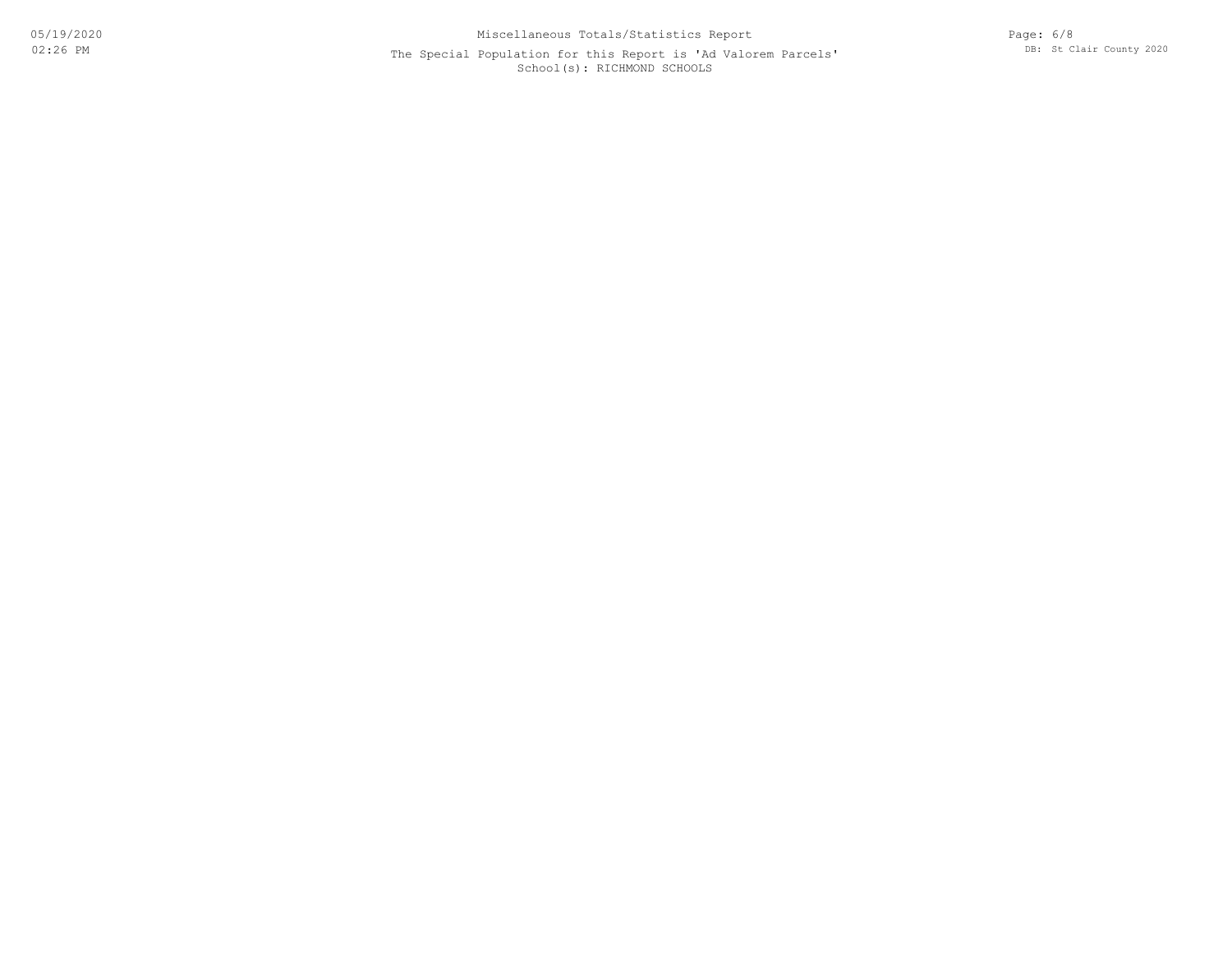Page: 7/8 DB: St Clair County 2020

<<<<< Top 20 Statistics >>>>>

| ***** Top 20 S.E.V.s<br>*****              |                                                 |                       |              |
|--------------------------------------------|-------------------------------------------------|-----------------------|--------------|
| 16-999-0021-000                            | ENBRIDGE ENERGY LTD                             | \$                    | 16, 211, 700 |
| 16-999-0026-000                            | DTE GAS COMPANY                                 | \$                    | 9,262,900    |
| 16-999-0026-500                            | DTE GAS COMPANY                                 | \$                    | 8,637,800    |
| 16-999-0078-000                            | INTERNATIONAL TRANSMISSION                      | \$                    | 3,305,600    |
| 12-999-0033-000                            | DTE GAS COMPANY                                 | \$                    | 2,077,800    |
| 16-999-0015-000                            | DTE ELECTRIC COMPANY                            |                       | 2,076,500    |
| 12-999-0010-000                            | CONSUMERS ENERGY CO                             |                       | 1,777,700    |
| 12-999-0015-000                            | DTE ELECTRIC COMPANY                            |                       | 1,490,900    |
| 12-999-0049-000                            | SEMCO ENERGY INC                                |                       | 881,100      |
| 16-999-0036-000                            | SEMCO ENERGY INC                                |                       | 757,400      |
| 16-999-0028-000                            | ANR PIPELINE CO                                 |                       | 735,000      |
| 12-019-1001-100                            | MICHIGAN MEADOWS GOLF LLC                       |                       | 676,400      |
| 12-006-4007-000                            | GIANGRANDE FERNANDO                             |                       | 527,400      |
| 16-015-1001-201                            | SPENCER GARRY E/BARBARA M                       |                       | 526,900      |
| $16 - 028 - 4001 - 001$                    | TARA MARR LLC                                   |                       | 524,800      |
| 16-029-2015-000                            | JEKIELEK ANTHONY/LIZABETH                       |                       | 503,600      |
| 12-006-2001-000                            | JAWAD GROUP INVESTMENTS LLC                     |                       | 483,700      |
| 12-017-3006-026                            | KELLER GERALD II/RENEE                          |                       | 465,600      |
| 16-999-0018-000                            | GREAT LAKES GAS TRANSMISSION                    | \$                    | 456,100      |
| 16-028-3007-001                            | CLARK DOUGLAS, CLARK KAREN                      | \$                    | 453,200      |
|                                            |                                                 |                       |              |
|                                            |                                                 |                       |              |
| ***** Top 20 Taxable Values *****          |                                                 |                       |              |
| 16-999-0021-000                            | ENBRIDGE ENERGY LTD                             | \$                    | 15,532,038   |
| 16-999-0026-000                            | DTE GAS COMPANY                                 | \$                    | 9,262,900    |
| 16-999-0026-500                            | DTE GAS COMPANY                                 | \$                    | 8,637,800    |
| 16-999-0078-000                            | INTERNATIONAL TRANSMISSION                      | \$                    | 3,305,600    |
| 12-999-0033-000                            | DTE GAS COMPANY                                 | \$                    | 2,077,800    |
| 16-999-0015-000                            | DTE ELECTRIC COMPANY                            |                       | 2,076,500    |
| 12-999-0010-000                            | CONSUMERS ENERGY CO                             | w w w w w w w w w w w | 1,777,700    |
| 12-999-0015-000                            | DTE ELECTRIC COMPANY                            |                       | 1,490,900    |
| 12-999-0049-000                            | SEMCO ENERGY INC                                |                       | 881,100      |
| 16-999-0036-000                            | SEMCO ENERGY INC                                |                       | 757,400      |
| 16-999-0028-000                            | ANR PIPELINE CO                                 |                       | 735,000      |
| 12-019-1001-100                            | MICHIGAN MEADOWS GOLF LLC                       |                       | 493,697      |
| 16-999-0018-000                            | GREAT LAKES GAS TRANSMISSION                    |                       | 456,100      |
| 16-999-0031-500                            | SEMCO PIPELINE CO                               |                       | 423,600      |
| 16-034-1002-500                            | WINKLE W P/W K/EMILY                            |                       | 384,064      |
| 16-016-2001-000                            | DETROIT EDISON CO                               |                       | 376,168      |
| 16-029-2015-000                            | JEKIELEK ANTHONY/LIZABETH                       |                       | 344,625      |
| 12-006-2001-000                            | JAWAD GROUP INVESTMENTS LLC                     | \$                    | 320,972      |
| 12-005-4004-100                            | PAGE LAWRENCE/DENISE                            | \$                    | 317,635      |
| 16-027-3001-000                            | PHOENIX RESIDENTIAL RENTAL PROPERTI             | \$                    | 317,525      |
|                                            |                                                 |                       |              |
|                                            |                                                 |                       |              |
| ***** Top 20 Owners by Taxable Value ***** |                                                 |                       |              |
| DTE GAS COMPANY                            | has 19,978,500 Taxable Value in 3 Parcel(s)     |                       |              |
| ENBRIDGE ENERGY LTD                        | has 15,532,038 Taxable Value in 1 Parcel(s)     |                       |              |
| DTE ELECTRIC COMPANY                       | has 3,612,700 Taxable Value in 3 Parcel(s)      |                       |              |
| INTERNATIONAL TRANSMISSION                 | 3, 324, 427 Taxable Value in 2 Parcel(s)<br>has |                       |              |
| CONSUMERS ENERGY CO                        | 1,777,700 Taxable Value in 1 Parcel(s)<br>has   |                       |              |
| SEMCO ENERGY INC                           | 1,638,500 Taxable Value in 2 Parcel(s)<br>has   |                       |              |
| ANR PIPELINE CO                            | 825,817 Taxable Value in 5 Parcel(s)<br>has     |                       |              |
| DETROIT EDISON CO                          | 797,457 Taxable Value in 10 Parcel(s)<br>has    |                       |              |
| GHESQUIERE MICHAEL/LYNN                    | 638,766 Taxable Value in 5 Parcel(s)<br>has     |                       |              |
| MICHIGAN MEADOWS GOLF LLC                  | 564,397 Taxable Value in 2 Parcel(s)<br>has     |                       |              |
| CONSUMERS POWER CO                         | 484,150 Taxable Value in 13 Parcel(s)<br>has    |                       |              |
| TELTOW FREDERICK ET-AL                     | 456,631 Taxable Value in 2 Parcel(s)<br>has     |                       |              |
| GREAT LAKES GAS TRANSMISSION               | 456,100 Taxable Value in 2 Parcel(s)<br>has     |                       |              |
|                                            |                                                 |                       |              |